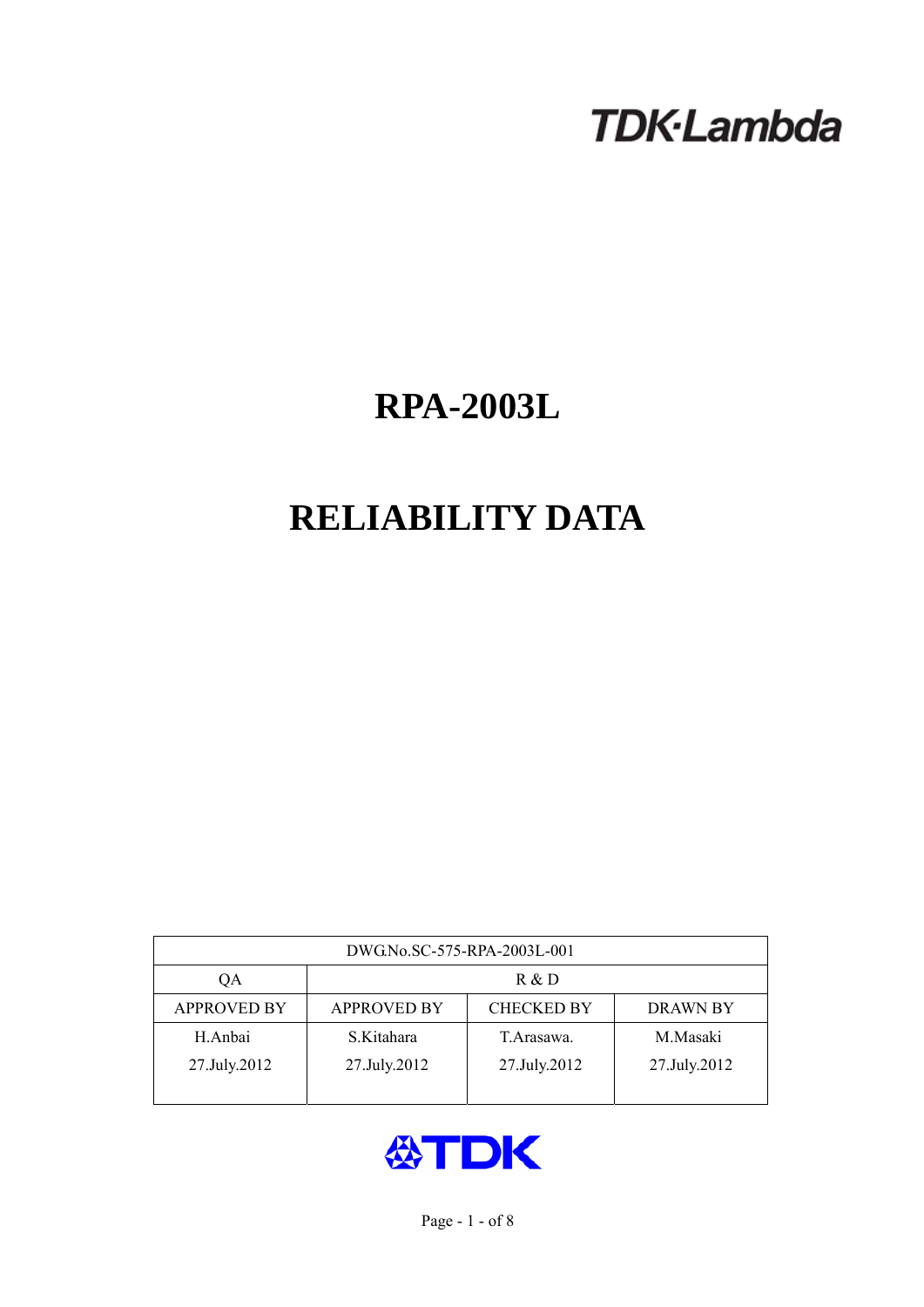# INDEX

|                                     | Page   |
|-------------------------------------|--------|
| 1. Calculated Values of MTBF        | Page-3 |
| 2. Vibration Test                   | Page-4 |
| 3. Heat Cycle Test                  | Page-5 |
| 4. Humidity Test                    | Page-6 |
| 5. High Temperature Resistance Test | Page-7 |
| 6. Low Temperature Storage Test     | Page-8 |
|                                     |        |

The following data are typical values. As all units have nearly the same characteristics, the data to be considered as ability values.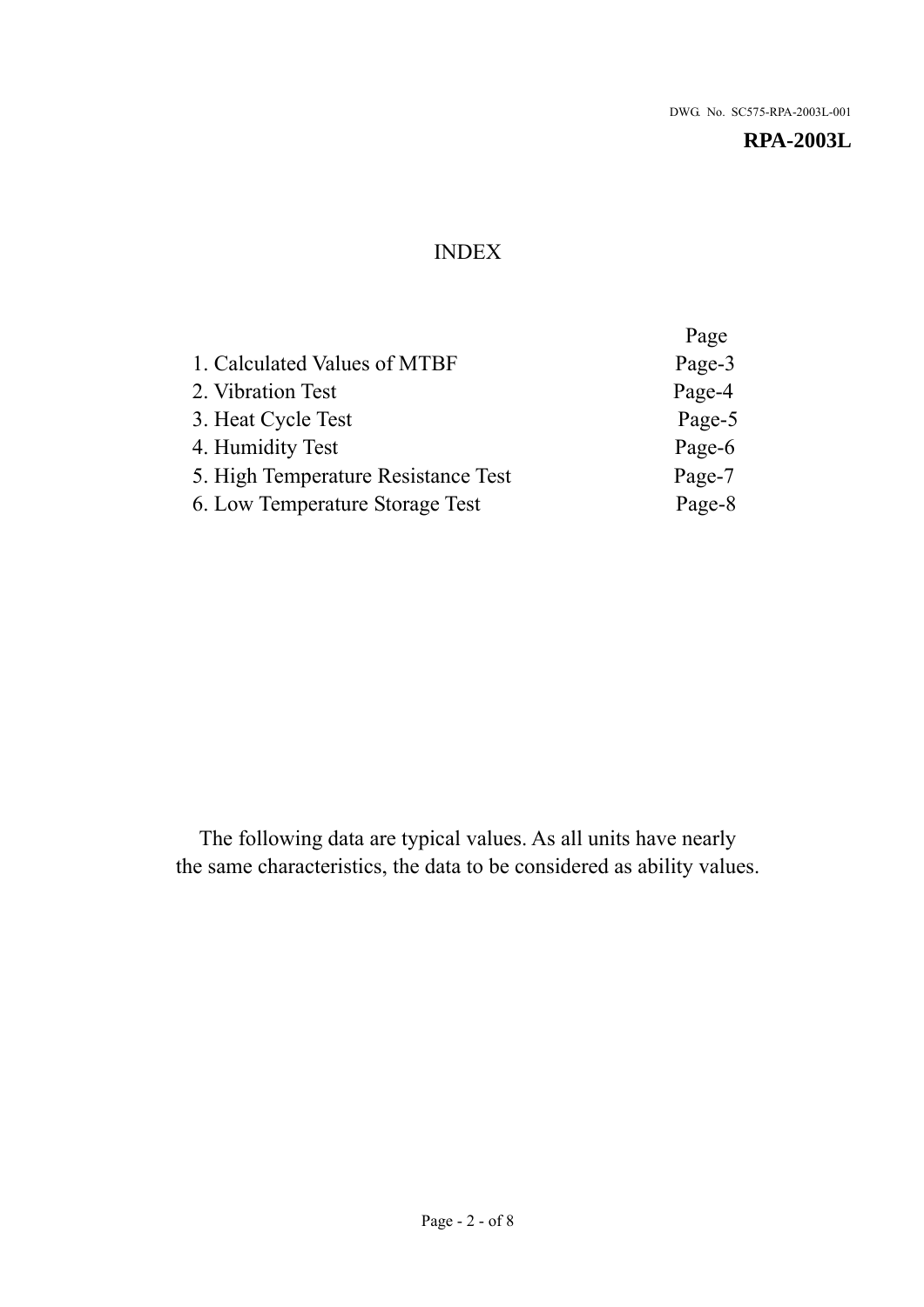1. Calculated Values of MTBF

MODEL:RPA-2003L

(1)Calculating Method

Calculated Based on parts stress Reliability projection of MIL-HDBK-217F NOTICE2.

Individual failure rates  $\lambda$  G is given to each part and MTBF is

Calculated by the count of each part.

$$
MIBF = \frac{1}{\lambda_{\text{expap}}} = \frac{1}{\sum_{i=1}^{n} N_i (\lambda_{\text{G}} \pi_Q)_i} \times 10^6 \text{ (hours)}
$$

| $\lambda$ equip | : Total equipment failure rate (Failure / 106 Hours)            |
|-----------------|-----------------------------------------------------------------|
| $\lambda$ G     | : Generic failure rate for the <i>i</i> th generic part         |
|                 | (Failure/ 106 Hours)                                            |
| Ni              | : Quantity of i th generic part                                 |
| N               | : Number of different generic part categories                   |
| $\pi Q$         | : Generic quality factor for the i th generic part( $\pi Q=1$ ) |

# (2)MTBF Values

GF: Ground, Fixed

# $MTBF = 46,253,469$  (Hours)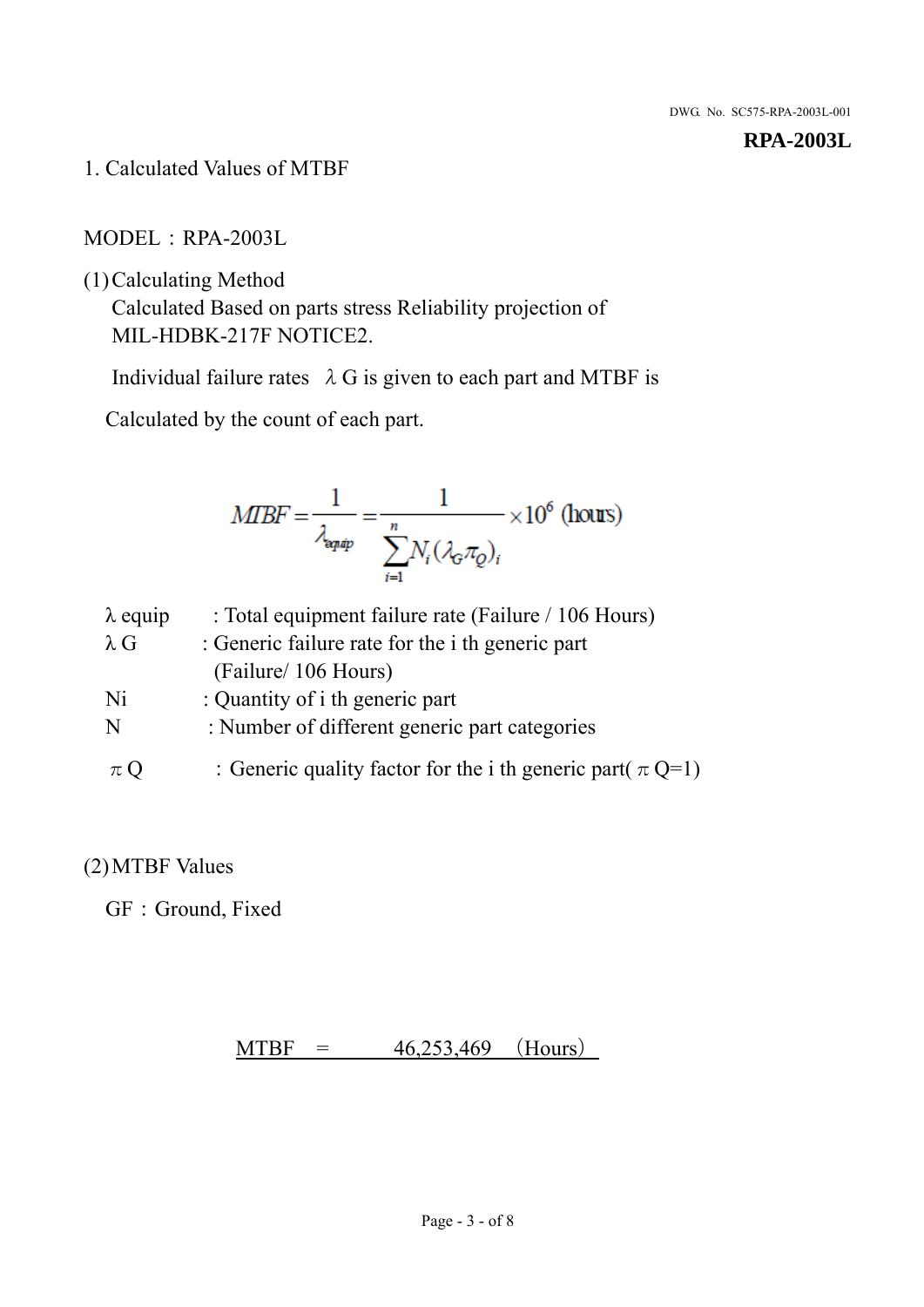### 2. Vibration Test

# MODEL: RPA-2003L (Representation Product : RPE-2010R)

- (1)Vibration Test Class Frequency Variable Endurance Test
- (2)Equipment Used Controller VS-1000-6, Vibrator 905-FN (IMV CORP.)
- (3)The Number of D.U.T (Device Under Test) 6 units
- (4) Test Conditions Frequency : 10~55Hz Amplitude : 1.5mm,Sweep for 1 min. Dimension and times : X,Y and Z Directions for 2 hours each.
- (5)The Method Fix the D.U.T on the fitting-stage
- (6)Test Results PASS

| Check item                        | Spec.                                |                   | <b>Before Test</b> | After Test      |
|-----------------------------------|--------------------------------------|-------------------|--------------------|-----------------|
| Attenuation(dB)                   | Differential Mode: 25dB min.         |                   | 38.78              | 38.55           |
|                                   |                                      | 30 MHz            | 53.11              | 52.66           |
|                                   | Common Mode: 25dB min.               | 5 MHz             | 36.35              | 36.07           |
|                                   |                                      | 20 MHz            | 63.21              | 62.52           |
| Leakage Current (mA)              | $0.5mA$ max. $(250V, 60Hz)$          | Line1             | 0.24               | 0.24            |
|                                   |                                      | Line <sub>2</sub> | 0.24               | 0.24            |
| DC Resistance (m $\Omega$ )       | $m\Omega$<br>30<br>max.              |                   | 9.37               | 9.35            |
| <b>Test Voltage</b>               | $L-L$ : 1768Vdc 60sec.               |                   | <b>OK</b>          | <b>OK</b>       |
|                                   | $L-E$ : 1500Vdc 60sec.               |                   |                    |                 |
| Isolation Resistance( $M\Omega$ ) | 100<br>$M\Omega$ min.(500Vdc 60sec.) |                   | $6.04 \times E5$   | $5.76\times E5$ |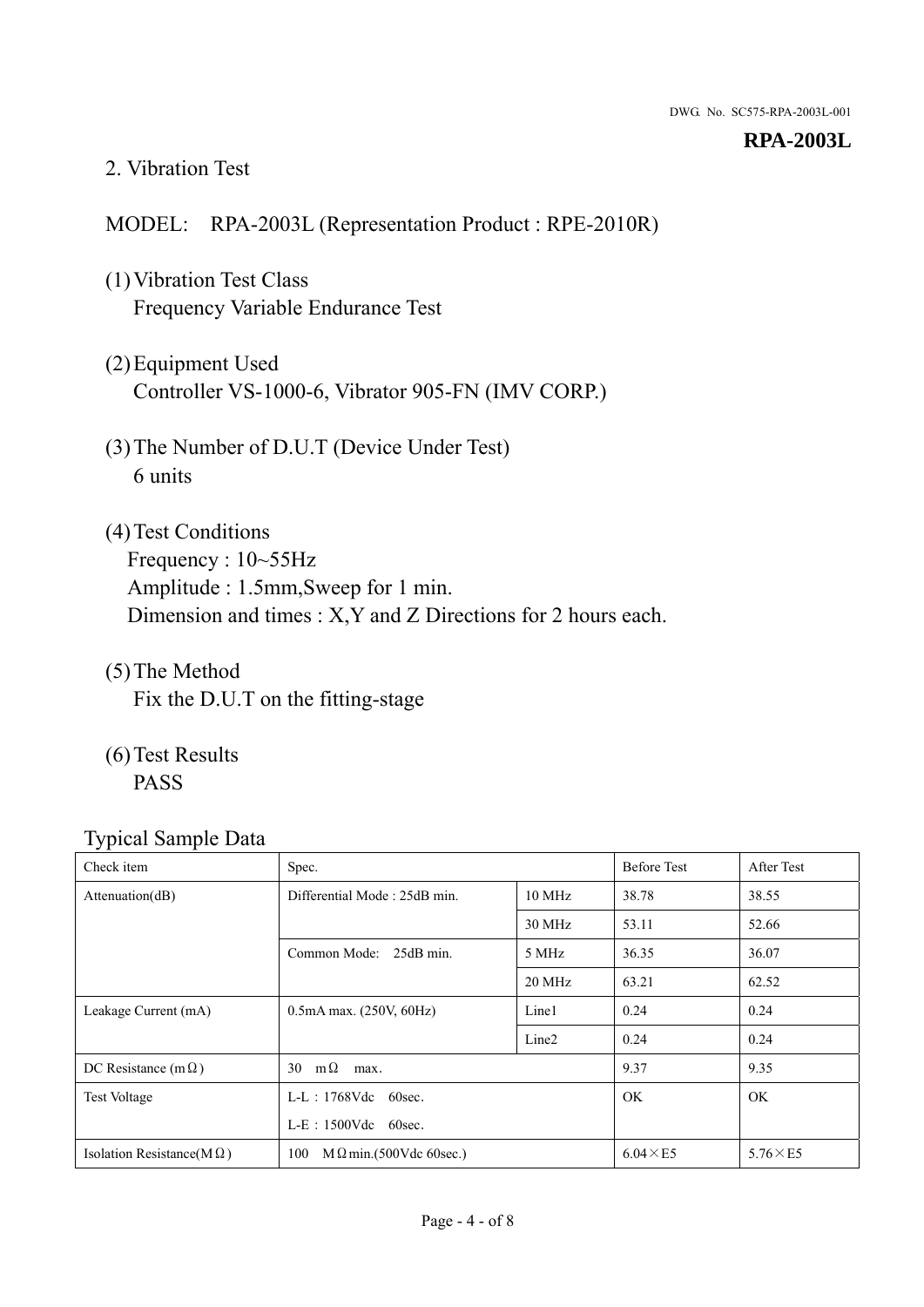# 3. Heat Cycle Test

# MODEL: RPA-2003L (Representation Product : RPE-2010R)

# (1)Equipment Used TEMPERATURE CHAMBER TSA-71H-W (ESPEC CORP.)

- (2)The Number of D.U.T (Device Under Test) 6 units
- 1 cycle (3)Test Conditions 30<sub>min</sub>  $+85^{\circ}$ C 3min. Ambient Temperature : -25~+85℃ Test Cycles: 100 cycles  $-25^{\circ}$ C 30min.

(4)The Method

Before the test check if there is no abnormal characteristics and put the D.U.T in the testing chamber. Then test it in the above cycles, After the test is completed leave it for 1 hour at room temperature and check it if there is no abnormal each characteristics.

## (5)Test Results PASS

| ┙┸<br>$\mathbf{I}$<br>Check item  | Spec.                                |                   | <b>Before Test</b> | After Test      |
|-----------------------------------|--------------------------------------|-------------------|--------------------|-----------------|
| Attention(dB)                     | Differential Mode: 25dB min.         | 10 MHz            | 38.82              | 38.66           |
|                                   |                                      | 30 MHz            | 53.20              | 52.99           |
|                                   | Common Mode: 25dB min.               | 5MHz              | 36.34              | 35.99           |
|                                   |                                      | 20 MHz            | 60.39              | 60.47           |
| Leakage Current (mA)              | $0/5$ mA max. (250V, 60Hz)           | Line1             | 0.24               | 0.24            |
|                                   |                                      | Line <sub>2</sub> | 0.24               | 0.24            |
| DC Resistance (m $\Omega$ )       | $m\Omega$<br>30<br>max.              |                   | 9.30               | 9.30            |
| <b>Test Voltage</b>               | $L-L$ : 1768Vdc 60sec.               |                   | OK.                | OK.             |
|                                   | $L-E$ : 1500Vdc 60sec.               |                   |                    |                 |
| Isolation Resistance(M $\Omega$ ) | 100<br>$M\Omega$ min.(500Vdc 60sec.) |                   | $5.32\times E5$    | $5.17\times E5$ |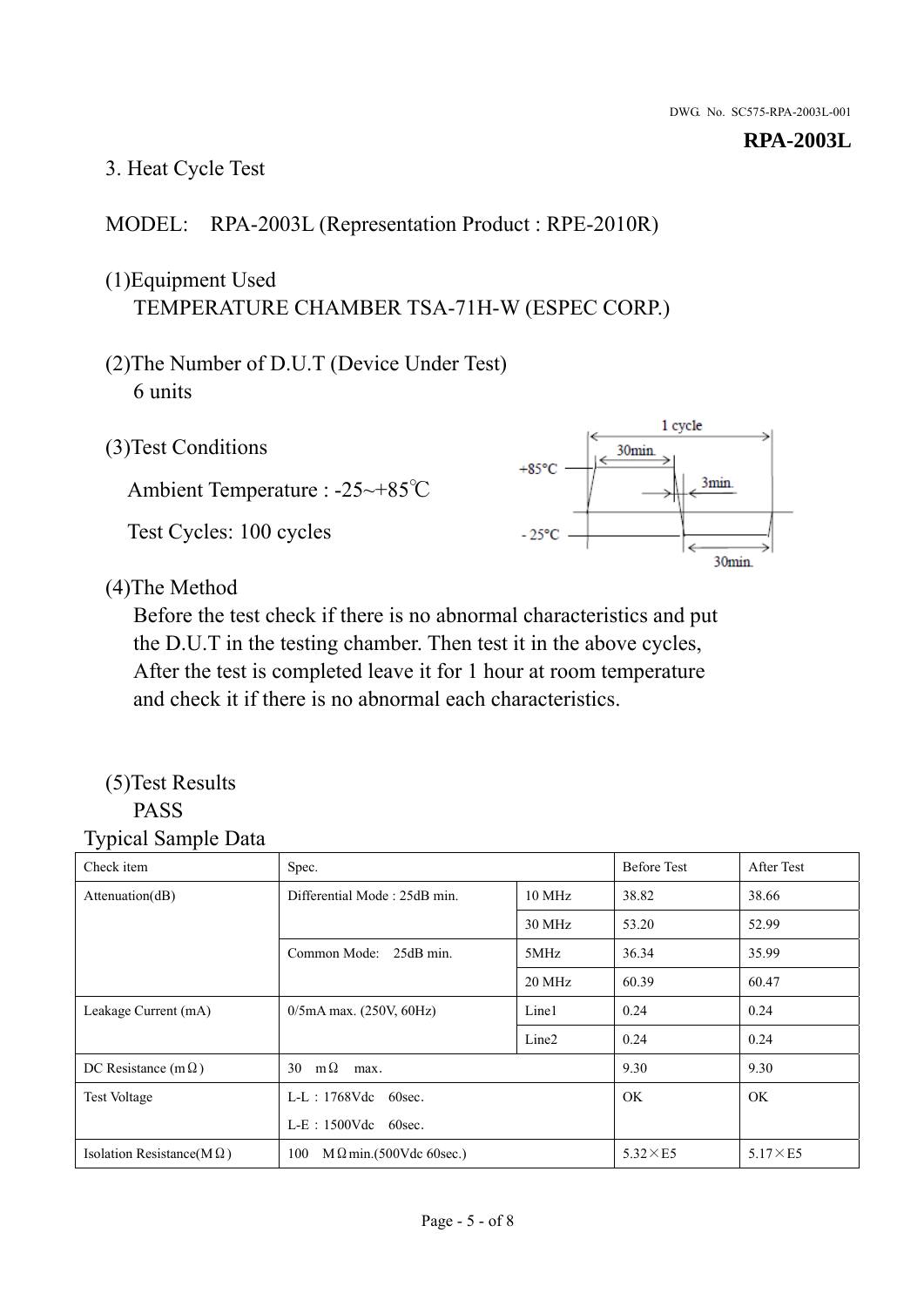# 4. Humidity Test

# MODEL: RPA-2003L (Representation Product : RPE-2010R)

# (1)Equipment Used TEMP. & HUMID. CHAMBER PR-4KT (ESPEC CORP.)

- (2)The Number of D.U.T (Device Under Test) 6 units
- (3)Test Conditions

Ambient Temperature : +40℃

Test Times: 500 hours Ambient Humidity: 90~95%RH No Dewdrop

# (4)The Method

Before the test check if there is no abnormal characteristics and put the D.U.T in the testing chamber. Then test it in the above conditions. After the test is completed leave it for 1 hour at room temperature and check it if there is no abnormal each characteristics.

# (5)Test Results

# PASS

| ັ່<br>л.<br>Check item            | Spec.                                  |                   | <b>Before Test</b> | After Test      |
|-----------------------------------|----------------------------------------|-------------------|--------------------|-----------------|
| Attenuation(dB)                   | Differential Mode: 25dB min.<br>10 MHz |                   | 39.49              | 39.52           |
|                                   |                                        | 30 MHz            | 52.90              | 53.08           |
|                                   | Common Mode: 25dB min.                 | 5Hz               | 36.58              | 36.81           |
|                                   |                                        | 20 MHz            | 61.90              | 61.53           |
| Leakage Current (mA)              | $0.5mA$ max. $(250V, 60Hz)$            | Line1             | 0.25               | 0.25            |
|                                   |                                        | Line <sub>2</sub> | 0.24               | 0.24            |
| DC Resistance (m $\Omega$ )       | $30m\Omega$<br>max.                    |                   | 9.18               | 9.10            |
| <b>Test Voltage</b>               | $L-L$ : 1768Vdc 60sec.                 |                   | OK.                | OK.             |
|                                   | $L-E$ : 1500Vdc 60sec.                 |                   |                    |                 |
| Isolation Resistance(M $\Omega$ ) | $M \Omega$ min.(500Vdc 60sec.)<br>100  |                   | $5.66\times E5$    | $5.75\times E5$ |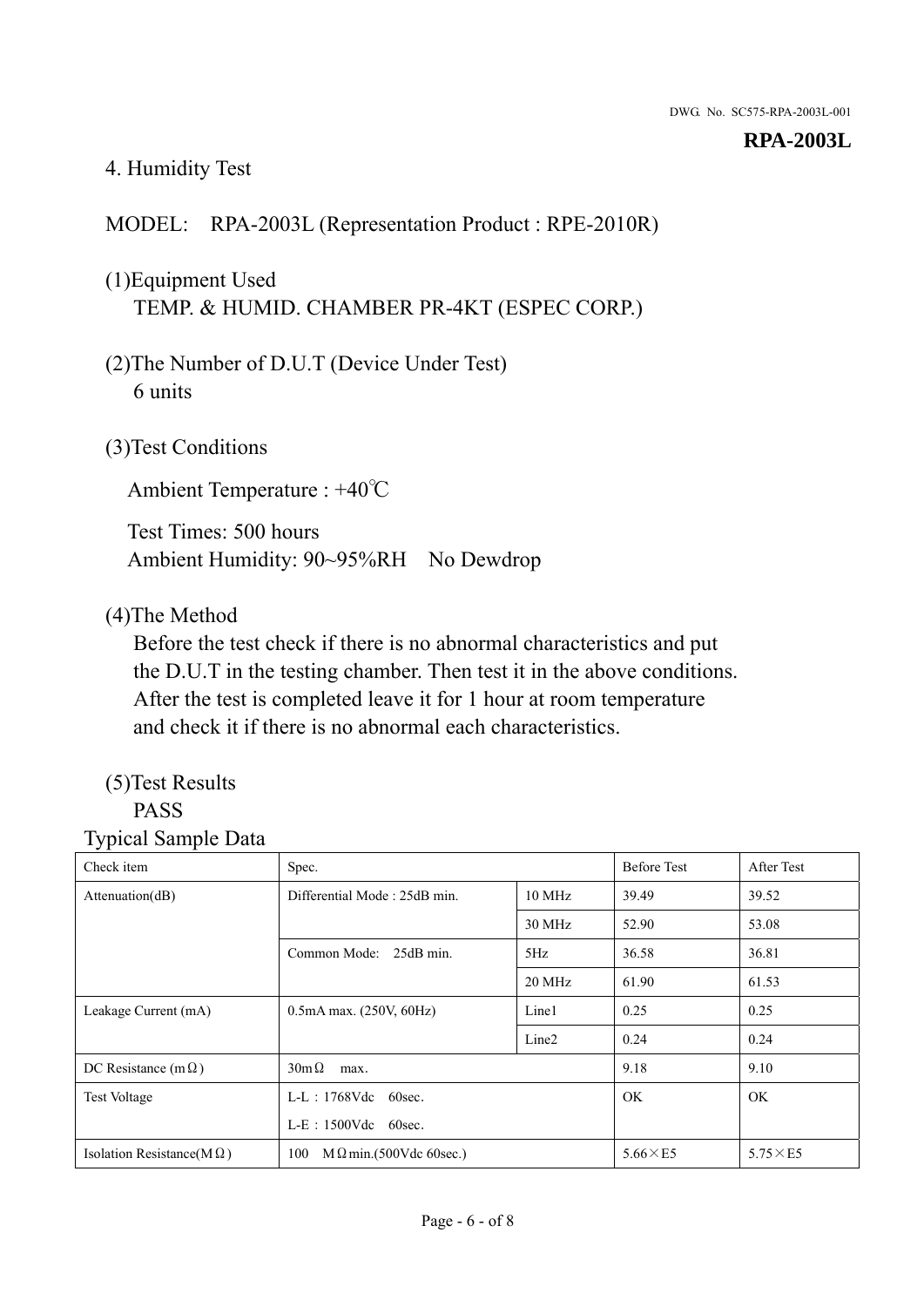## 5. High Temperature Resistance Test

# MODEL: RPA-2003L (Representation Product : RPE-2010R)

# (1)Equipment Used TEMPERATURE CHAMBER PHH-300 (ESPEC CORP.)

- (2)The Number of D.U.T (Device Under Test) 6 units
- (3)Test Conditions

Ambient Temperature : +55℃

Test Times: 500 hours Operating: DC 10A

# (4)The Method

Before the test check if there is no abnormal characteristics and put the D.U.T in the testing chamber. Then test it in the above conditions. After the test is completed leave it for 1 hour at room temperature and check it if there is no abnormal each characteristics.

# (5)Test Results

# PASS

| ┙┸<br>Check item                  | Spec.                                |                   | <b>Before Test</b> | After Test      |
|-----------------------------------|--------------------------------------|-------------------|--------------------|-----------------|
| Attention(dB)                     | Differential Mode: 25dB min.         |                   | 39.38              | 39.08           |
|                                   |                                      | 30 MHz            | 53.52              | 53.99           |
|                                   | Common Mode: 25dB min.               | 5MHz              | 36.41              | 36.48           |
|                                   |                                      | 20 MHz            | 61.94              | 61.26           |
| Leakage Current (mA)              | $0.5mA$ max. $(250V, 60Hz)$          | Line1             | 0.24               | 0.24            |
|                                   |                                      | Line <sub>2</sub> | 0.24               | 0.24            |
| DC Resistance (m $\Omega$ )       | $30m\Omega$<br>max.                  |                   | 9.35               | 9.20            |
| <b>Test Voltage</b>               | $L-L$ : 1768Vdc 60sec.               |                   | OK.                | OK.             |
|                                   | $L-E$ : 1500Vdc 60sec.               |                   |                    |                 |
| Isolation Resistance(M $\Omega$ ) | 100<br>$M\Omega$ min.(500Vdc 60sec.) |                   | $5.45\times E5$    | $5.33\times E5$ |